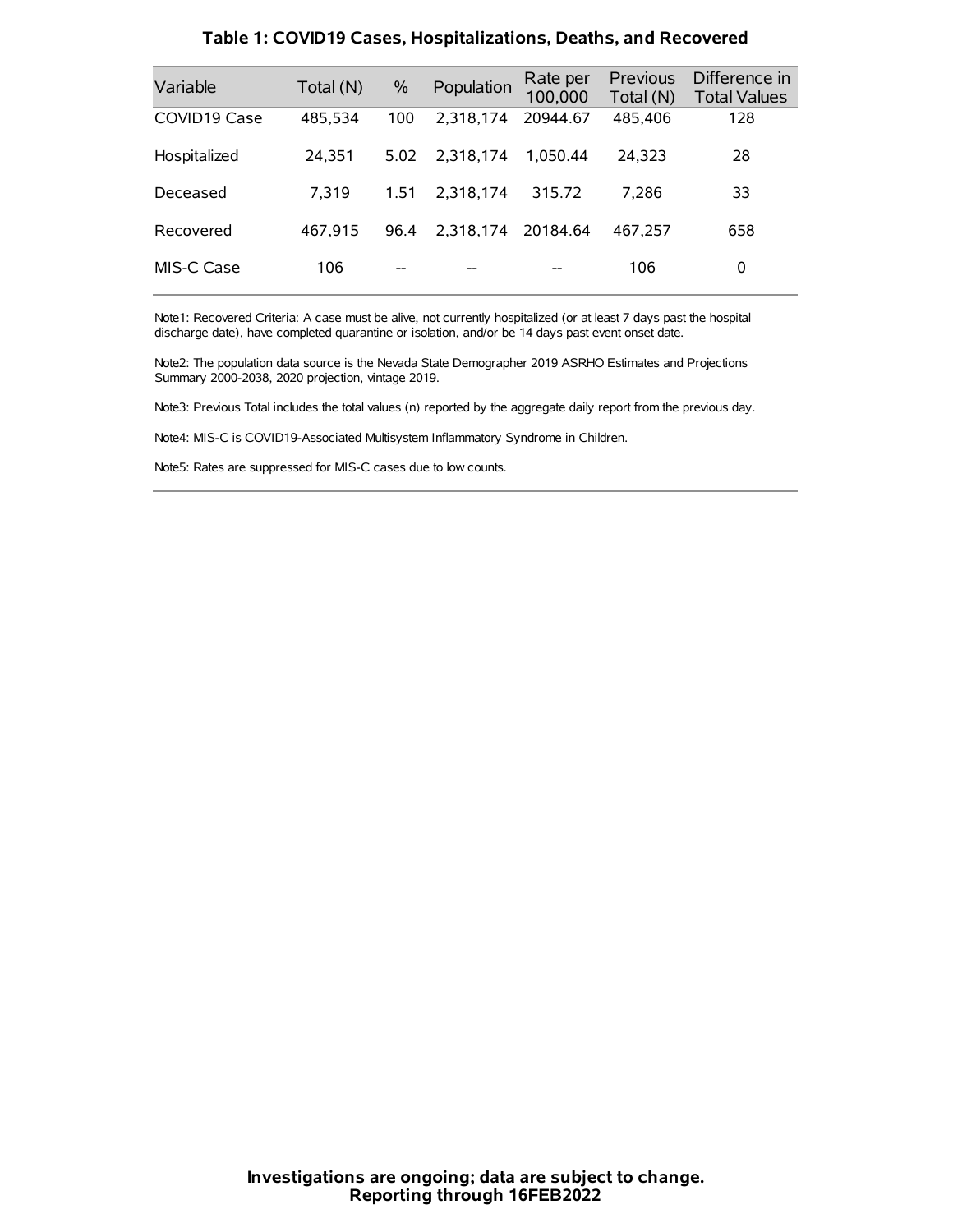# **Table 2: COVID19 Cases**

| Variable                     | Outcome                           | $\mathsf{N}$ | $\%$ | Population           | Rate per<br>100,000 |
|------------------------------|-----------------------------------|--------------|------|----------------------|---------------------|
| Age Categories               | Aged 4 or less                    | 12459        | 2.57 | 149,165              | 8352.5              |
|                              | Aged 5 to 17                      | 60105        | 12.4 | 406,595              | 14783               |
|                              | Aged 18 to 24                     | 56496        | 11.6 | 216,762              | 26064               |
|                              | Aged 25 to 49                     | 217065       | 44.7 | 803,732              | 27007               |
|                              | Aged 50 to 64                     | 89266        | 18.4 | 423,461              | 21080               |
|                              | Aged 64+                          | 50024        | 10.3 | 318,459              | 15708               |
|                              | Unknown                           | 119          | 0.02 |                      |                     |
| <b>Birth Sex</b>             | Female                            | 252003       | 51.9 | 1,160,285            | 21719               |
|                              | Male                              | 229725       | 47.3 | 1,157,889            | 19840               |
|                              | Unknown                           | 3806         | 0.78 |                      |                     |
| Race/Ethnicity               | Hispanic                          | 137259       | 28.3 | 763,053              | 17988               |
|                              | White                             | 125717       | 25.9 | 1,006,929            | 12485               |
|                              | <b>Black</b>                      | 46144        | 9.50 | 262,671              | 17567               |
|                              | Asian or Pacific Islander         | 40054        | 8.25 | 270,209              | 14823               |
|                              | American Indian, Eskimo, or Aleut | 618          | 0.13 | 15,311               | 4036.2              |
|                              | Other                             | 36442        | 7.51 | $\ddot{\phantom{a}}$ |                     |
|                              | Unknown                           | 99300        | 20.5 | ÷.                   |                     |
| Underlying Medical Condition | Yes                               | 72749        | 15.0 |                      |                     |
|                              | No/Unknown                        | 412785       | 85.0 |                      |                     |

Note1: Breakdown of Race is exlusively non-Hispanic.

Note2: Underlying Medical Condition is any identified health condition.

Note3: The population data source is the Nevada State Demographer 2019 ASRHO Estimates and Projections Summary 2000-2038, 2020 projection, vintage 2019.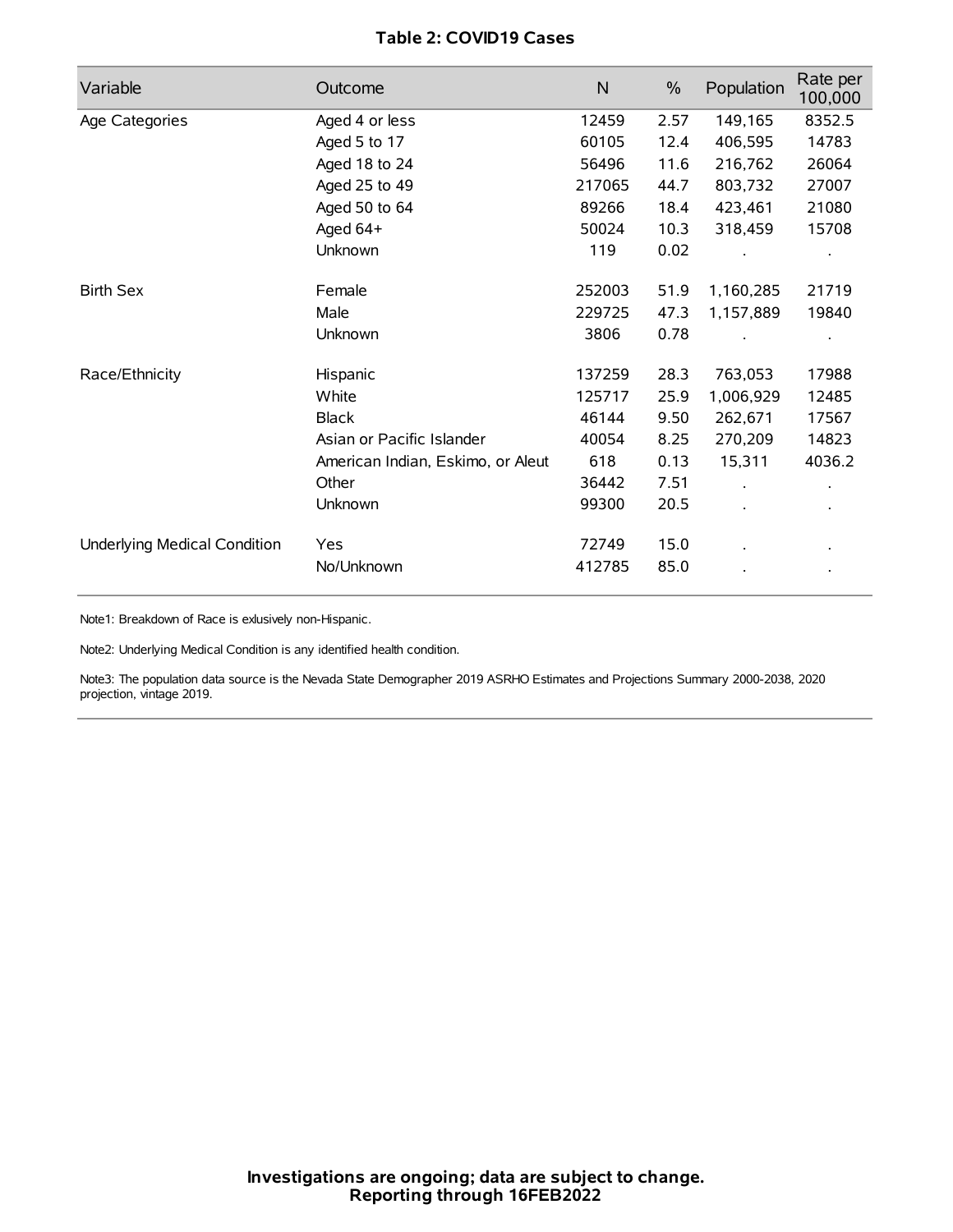| Variable         | Outcome                           | N     | $\%$ | Population | Rate per<br>100,000 |
|------------------|-----------------------------------|-------|------|------------|---------------------|
| Age Categories   | Aged 4 or less                    | 191   | 0.8  | 149,165    | 128.05              |
|                  | Aged 5 to 17                      | 310   | 1.3  | 406,595    | 76.24               |
|                  | Aged 18 to 24                     | 535   | 2.2  | 216,762    | 246.81              |
|                  | Aged 25 to 49                     | 5839  | 24.0 | 803,732    | 726.49              |
|                  | Aged 50 to 64                     | 6753  | 27.7 | 423,461    | 1594.7              |
|                  | Aged 64+                          | 10721 | 44.0 | 318,459    | 3366.5              |
|                  | Unknown                           | 2     | 0.0  |            |                     |
| <b>Birth Sex</b> | Female                            | 10846 | 44.5 | 1,160,285  | 934.77              |
|                  | Male                              | 13468 | 55.3 | 1,157,889  | 1163.2              |
|                  | Unknown                           | 37    | 0.2  |            |                     |
| Race/Ethnicity   | Hispanic                          | 6587  | 27.1 | 763,053    | 863.24              |
|                  | White                             | 9258  | 38.0 | 1,006,929  | 919.43              |
|                  | <b>Black</b>                      | 3451  | 14.2 | 262,671    | 1313.8              |
|                  | Asian or Pacific Islander         | 2549  | 10.5 | 270,209    | 943.34              |
|                  | American Indian, Eskimo, or Aleut | 60    | 0.2  | 15,311     | 391.86              |
|                  | Other                             | 924   | 3.8  |            |                     |
|                  | Unknown                           | 1522  | 6.3  |            |                     |

# **Table 3: COVID19 Hospitalizations - General Characteristics**

Note1: Breakdown of Race is exlusively non-Hispanic.

Note2: The population data source is the Nevada State Demographer 2019 ASRHO Estimates and Projections Summary 2000-2038, 2020 projection, vintage 2019.

Note3: Rates for categories with fewer than 12 cases are suppressed due to high relative standard error.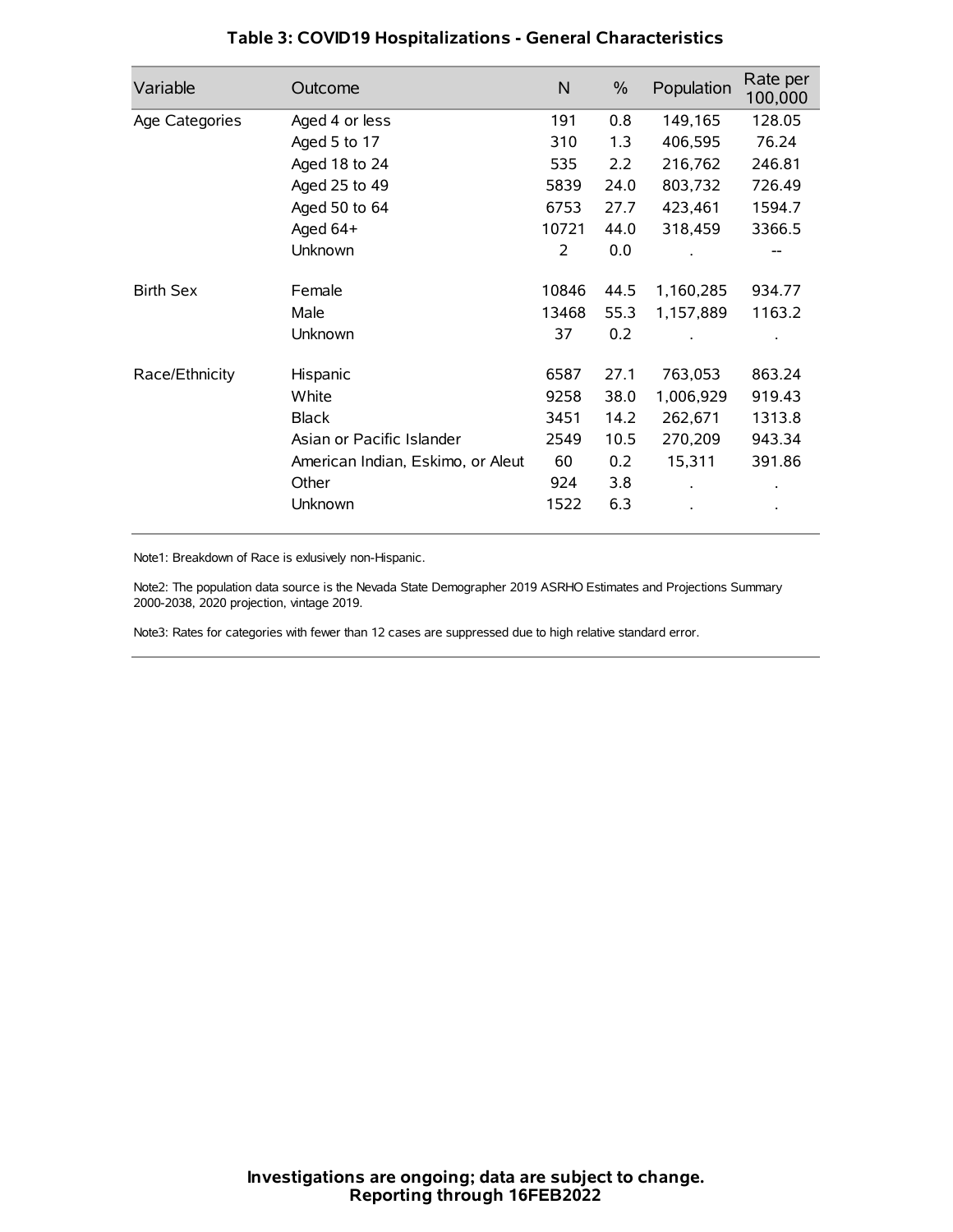| Variable                            | Outcome   | N     | $\frac{0}{0}$ |
|-------------------------------------|-----------|-------|---------------|
| Deceased                            | Yes       | 6105  | 25.1          |
|                                     | No        | 18246 | 74.9          |
| ICU                                 | Yes       | 6064  | 24.9          |
|                                     | <b>No</b> | 18287 | 75.1          |
| Intubated                           | Yes       | 2892  | 11.9          |
|                                     | No        | 21459 | 88.1          |
| <b>Underlying Medical Condition</b> | Yes       | 14798 | 60.8          |
|                                     | <b>No</b> | 9553  | 39.2          |
| Hypertension                        | Yes       | 8516  | N/A           |
| Immunocompromised                   | Yes       | 542   | N/A           |
| Chronic Heart Disease               | Yes       | 3042  | N/A           |
| Chronic Liver Disease               | Yes       | 330   | N/A           |
| Chronic Kidney Disease              | Yes       | 2073  | N/A           |
| <b>Diabetes</b>                     | Yes       | 6320  | N/A           |
| Neurologic/Neurodevelopmental       | Yes       | 1081  | N/A           |
| Chronic Lung Disease                | Yes       | 3650  | N/A           |
| Historically Healthy                | Yes       | 4553  | N/A           |
| Other                               | Yes       | 5946  | N/A           |

# **Table 4: COVID19 Hospitalizations - Morbidity**

Note1: Underlying Medical Condition is any identified health condition.

Note2: The breakdown of health conditions are not mutually exlusive (i.e., a person can have more than one risk factor).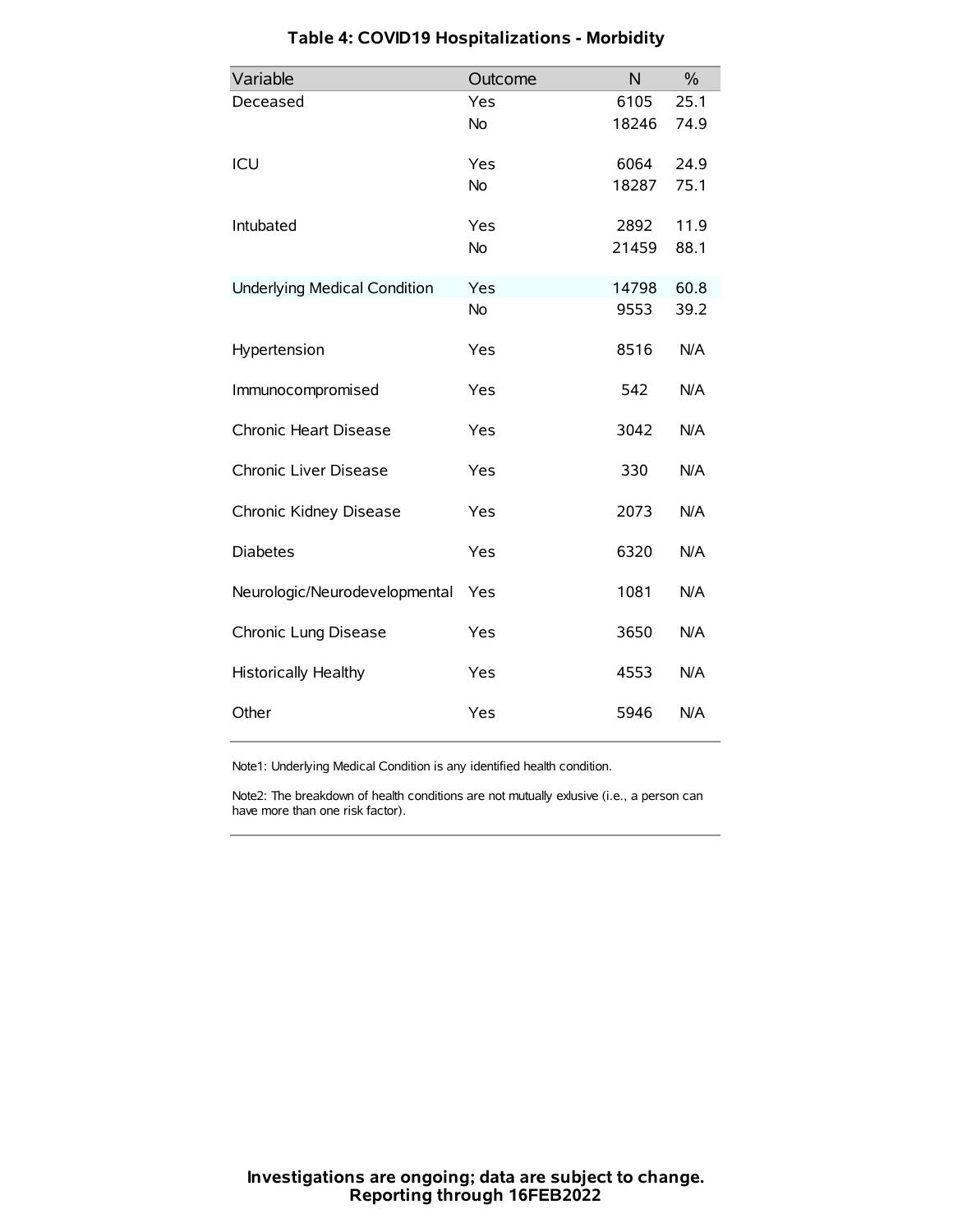| Variable         | Outcome                           | N    | $\%$ | Population           | Rate per<br>100,000 |
|------------------|-----------------------------------|------|------|----------------------|---------------------|
| Age Categories   | Aged 4 or less                    | 1    | 0.0  | 149,165              |                     |
|                  | Aged 5 to 17                      | 6    | 0.1  | 406,595              |                     |
|                  | Aged 18 to 24                     | 16   | 0.2  | 216,762              | 7.38                |
|                  | Aged 25 to 49                     | 656  | 9.0  | 803,732              | 81.62               |
|                  | Aged 50 to 64                     | 1645 | 22.5 | 423,461              | 388.47              |
|                  | Aged 64+                          | 4995 | 68.2 | 318,459              | 1568.5              |
| <b>Birth Sex</b> | Female                            | 2837 | 38.8 | 1,160,285            | 244.51              |
|                  | Male                              | 4469 | 61.1 | 1,157,889            | 385.96              |
|                  | Unknown                           | 13   | 0.2  |                      |                     |
| Race/Ethnicity   | Hispanic                          | 1775 | 24.3 | 763,053              | 232.62              |
|                  | White                             | 3482 | 47.6 | 1,006,929            | 345.80              |
|                  | <b>Black</b>                      | 931  | 12.7 | 262,671              | 354.44              |
|                  | Asian or Pacific Islander         | 943  | 12.9 | 270,209              | 348.99              |
|                  | American Indian, Eskimo, or Aleut | 24   | 0.3  | 15,311               | 156.75              |
|                  | Other                             | 105  | 1.4  | $\ddot{\phantom{0}}$ | $\bullet$           |
|                  | Unknown                           | 59   | 0.8  |                      | $\bullet$           |

## **Table 5: COVID19 Deaths - General Characteristics**

Note1: Breakdown of Race is exlusively non-Hispanic.

Note2: The population data source is the Nevada State Demographer 2019 ASRHO Estimates and Projections Summary 2000-2038, 2020 projection, vintage 2019.

Note3: Rates for categories with fewer than 12 cases are suppressed due to high relative standard error.